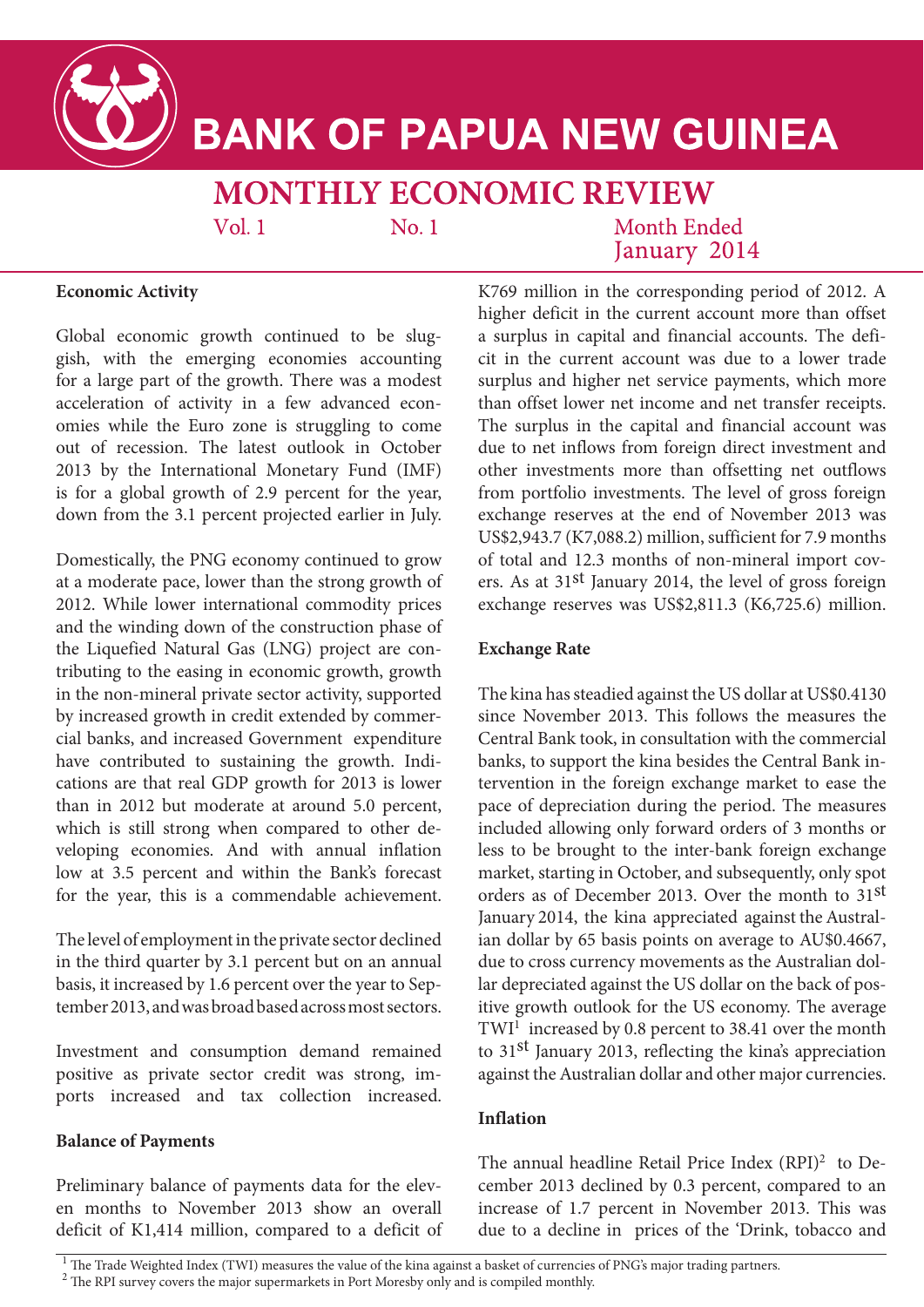betelnut' and 'Food' expenditure groups. The RPI ex-seasonal increased by 0.9 percent and RPI ex seasonal kerosene and petrol fell by 0.4 percent, compared to a decline of 1.5 percent in November 2013. This is the latest on inflation following the National Statistical Office release for the September quarter, which reported annual headline inflation at 3.5 percent and quarterly headline inflation at 1.2 percent.

The pass-through effect of the depreciation of the kina to domestic prices has been minimal and largely being offset by other factors, including low imported inflation, alternative cheaper sources of imports and competition among firms that resulted in low inflation outcomes.

The persistent depreciation in the kina may lead to an increase in inflation at some point in time in the future. For the moment all measures of inflation are within the Bank's end year forecast of 5.5 percent.

#### **Fiscal Operations**

Preliminary estimates of the fiscal operations of the National Government for 2013 show an overall deficit of K2,495 million, compared to a deficit of K1,380 million in 2012. This represents 4.2 percent of nominal GDP. Expenditure increased by more than the increase in revenue. Total expenditure was 8.5 percent higher and total revenue was 2.0 percent lower than in 2012. The budget deficit was financed from net external borrowing of K299.5 million and domestic sources totalling K2,195.3 million. The National Government's cash flow for week-ending 31st January 2014 show a credit position of K401.1 million mainly due to higher tax revenue.

#### **Domestic Interest Rates & Monetary Aggregates**

Over the month ending  $31<sup>st</sup>$  January 2014, movements in Central Bank Bill (CBB) rates were mixed. The 28-day rate declined from 1.84 percent to 1.83 percent, while the 63-day rate increased from 2.10 percent to 2.11 percent and the 91-day rate from 2.17 percent to 2.18 percent. The 182-day rates remain unchanged at 2.51 percent. Treasury bill rates, on the other hand, increased. The 182-day rate increased from 2.52 percent to 2.77 percent and the 364-day rate from 3.76 percent to 4.44 percent. There were mixed results for wholesale deposit rates.

Credit conditions remain conducive for consumption and investment activity. Broad money supply (M3\*) grew by 6.5 percent on an annual basis in December 2013, largely underpinned by an increase in net claims on the Central Government, drawdown of Government deposits and an increase in private sector credit. Over the year to 27<sup>th</sup> December 2013, average lending by commercial banks increased by 18.5 percent to K8,660.6 million. Total liquidity of the banking system, comprising cash, balance of Exchange Settlement Accounts, Central Bank Bills, Treasury bills and Inscribed stocks of less than 3 years to maturity, was K8.3 billion as at the end of December 2013, compared to K7.8 billion a month earlier.

#### **Monetary Policy**

Being mindful of potential inflationary pressures, the Bank is taking a cautious approach by maintaining its neutral stance of monetary policy. The policy signalling rate, the Kina Facility Rate (KFR), is kept at 6.25 percent for the month of January 2014. This stance is also to support economic growth as the construction phase of the LNG project winds down.

#### **Financial System Stability**

The financial system in PNG is very sound. As at the end of September 2013, total assets of the system stood at K21.9 billion, of which the amount for the banking sector is 77.0 percent, superannuation system 21.8 percent, and life insurance 1.2 percent. Total loans were K11.3 billion. Non-performing loans as a proportion of total loans was 1.9 percent and as a share of total assets was 0.8 percent. The capital adequacy ratio (CAR) for the banking system was 28.1 percent, well above the minimum requirement of 12 percent. The return on assets (ROA) was 2.6 percent and return on equity (ROE) was 21.8 percent.

#### **Payments System (KATS)**

The National Payments System Act (NPSA) 2013 was passed by the National Parliament on 19<sup>th</sup> July 2013, followed by the launching of the first stage of the project on  $14<sup>th</sup>$  October 2013 called the Kina Automated Transfer System (KATS). The KATS brings the domestic payment system in line with the international payments system, providing Real Time Gross Settlement (RTGS). This is expected to improve the payment system by reducing costs of transactions, improving efficiency and making payments safer.